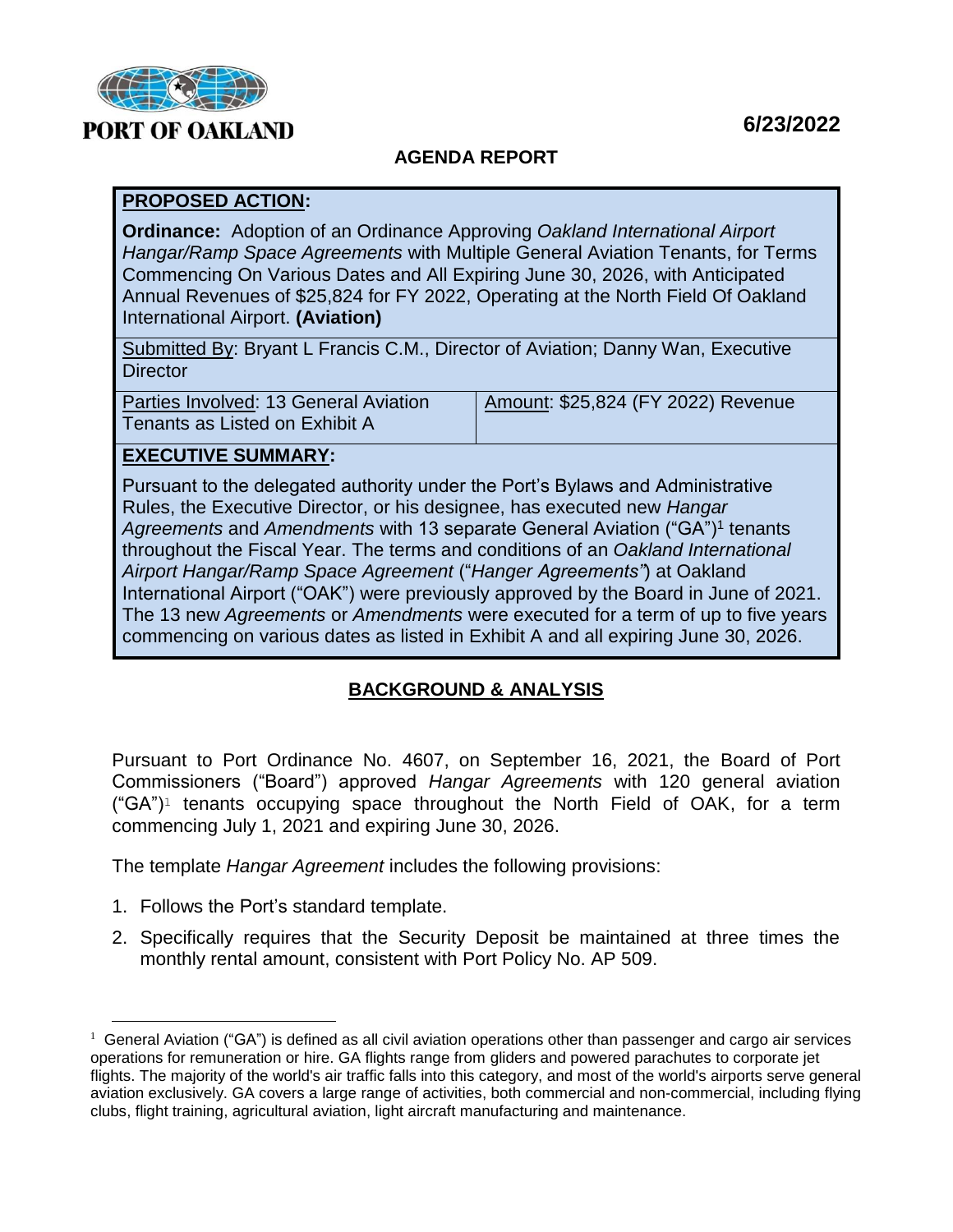- 3. Identifies the maintenance requirements of the tenant and the Port.
- 4. Explains and outlines additional provisions and requirements of the uses of the hangars (the "Dos and Don'ts").



#### **GA Hangar and Tiedown Locations**

Throughout FY 2022, pursuant to the delegated authority under the Port's Bylaws and Administrative Rules, the Executive Director, or his designee, has executed new *Hangar Agreements* with new GA tenants as they are requested by the tenants. The Executive Director, or his designee, has also executed *Amendments* to *Hangar Agreements* when GA tenants have removed or added T-Hangars, Port-a-Ports, or Tie-downs to their premises. Exhibit A is a detailed listing of each new tenant *Hangar Agreement* or *Amendment*, the location(s) of identified GA premises, the monthly rental rate (effective 7/1/2021), and the FY 2022 estimated revenue. Staff is recommending the approval of the terms and conditions of the *Hangar Agreements* or *Amendments* with the 13 GA tenants, thereby permitting the continued occupancy until June 30, 2026 by the tenants of the ramp/apron space, Port-owned Port-a-Ports, Port-owned T-Hangars and Tie-down areas plus ingress and egress over OAK property at the North Field.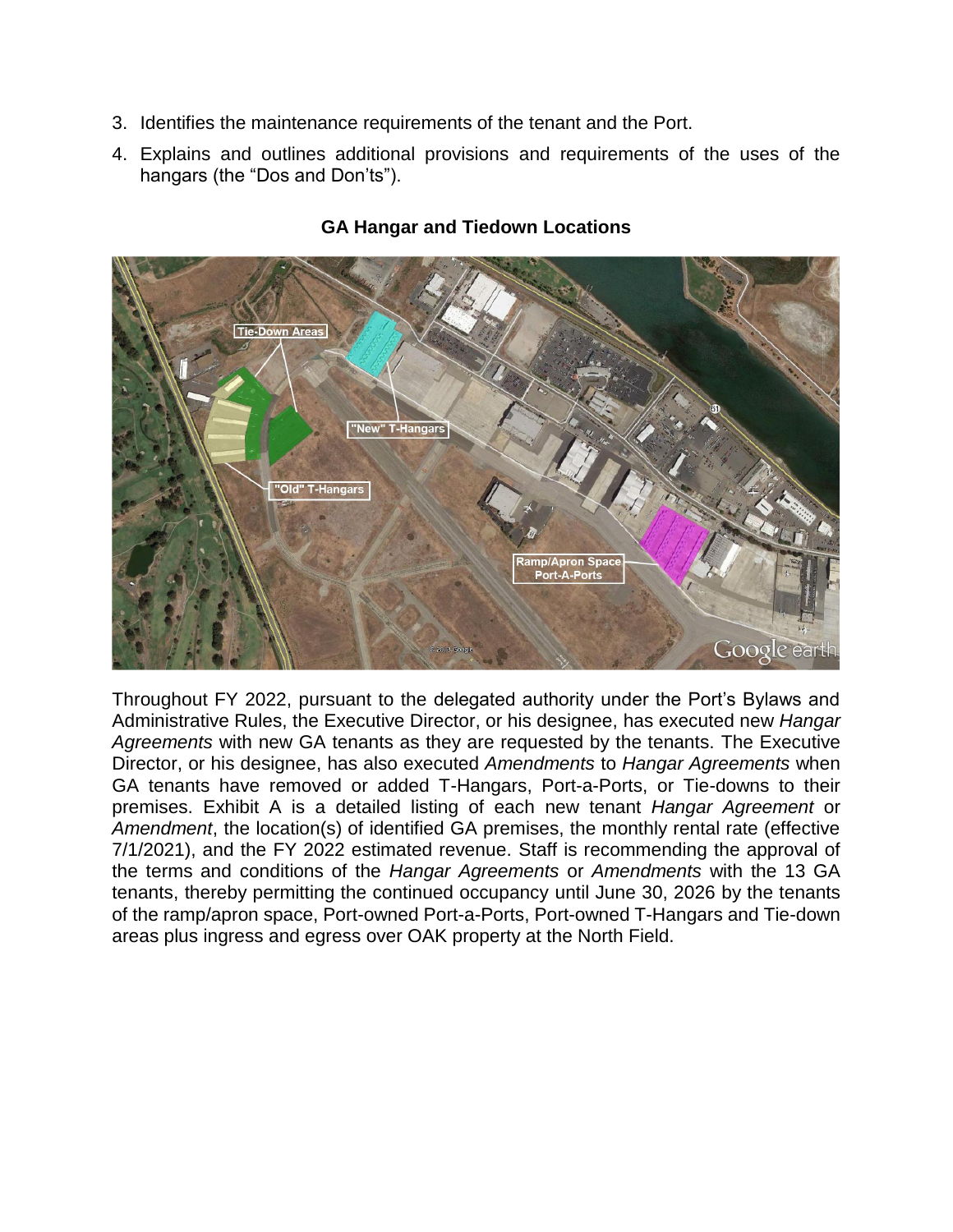# **OTHER FINDINGS AND PROVISIONS**

| <b>ENVIRONMENTAL REVIEW</b>                                                                                                                                                                                                 |                                                                                                                                                                                                                                                                   |  |  |  |  |  |
|-----------------------------------------------------------------------------------------------------------------------------------------------------------------------------------------------------------------------------|-------------------------------------------------------------------------------------------------------------------------------------------------------------------------------------------------------------------------------------------------------------------|--|--|--|--|--|
| The proposed action was analyzed under the California Environmental Quality Act<br>(CEQA) and was found to be:                                                                                                              |                                                                                                                                                                                                                                                                   |  |  |  |  |  |
| $\boxtimes$ Categorically exempt under the following CEQA Guidelines Section:                                                                                                                                               |                                                                                                                                                                                                                                                                   |  |  |  |  |  |
| 15301 (Existing Facilities)                                                                                                                                                                                                 |                                                                                                                                                                                                                                                                   |  |  |  |  |  |
| Exempt from CEQA because it is not a "Project" under CEQA Guidelines Section<br>$15061(b)(3)$ .                                                                                                                             |                                                                                                                                                                                                                                                                   |  |  |  |  |  |
| Other/Notes:                                                                                                                                                                                                                |                                                                                                                                                                                                                                                                   |  |  |  |  |  |
| <b>BUDGET</b>                                                                                                                                                                                                               |                                                                                                                                                                                                                                                                   |  |  |  |  |  |
| $\Box$ Administrative (No Impact to Operating, Non-Operating, or Capital Budgets); OR                                                                                                                                       |                                                                                                                                                                                                                                                                   |  |  |  |  |  |
| $\boxtimes$ Operating                                                                                                                                                                                                       | $\Box$ Non-Operating<br>$\Box$ Capital                                                                                                                                                                                                                            |  |  |  |  |  |
| Analysis: There is no budget impact as revenues for the GA tenants were included in<br>the FY 2022 and the proposed FY 2023 Operating Budgets.                                                                              |                                                                                                                                                                                                                                                                   |  |  |  |  |  |
| <b>STAFFING</b>                                                                                                                                                                                                             |                                                                                                                                                                                                                                                                   |  |  |  |  |  |
| $\boxtimes$ No Anticipated Staffing Impact.                                                                                                                                                                                 |                                                                                                                                                                                                                                                                   |  |  |  |  |  |
| Anticipated Change to Budgeted Headcount.                                                                                                                                                                                   |                                                                                                                                                                                                                                                                   |  |  |  |  |  |
| Reason:                                                                                                                                                                                                                     |                                                                                                                                                                                                                                                                   |  |  |  |  |  |
| Other Anticipated Staffing Impact (e.g., Temp Help).                                                                                                                                                                        |                                                                                                                                                                                                                                                                   |  |  |  |  |  |
| Reason:                                                                                                                                                                                                                     |                                                                                                                                                                                                                                                                   |  |  |  |  |  |
| <b>MARITIME AND AVIATION PROJECT</b>                                                                                                                                                                                        | <b>LIVING WAGE</b> (City Charter § 728):                                                                                                                                                                                                                          |  |  |  |  |  |
| <b>LABOR AGREEMENT (MAPLA):</b>                                                                                                                                                                                             | Applies?                                                                                                                                                                                                                                                          |  |  |  |  |  |
| Applies? No (Not Aviation or Maritime<br>$CIP$ Project) – proposed action is not<br>covered work on Port's Capital<br>Improvement Program in Aviation or<br>Maritime areas above the threshold cost.<br>□ Additional Notes: | No (Not Covered Entity) – proposed action<br>involves entity not covered by Living Wage<br>requirements because it is not a covered<br>service provider or tenant, does not<br>employ at least 21 employees, or receive<br>from or pay to Port at least \$50,000. |  |  |  |  |  |
|                                                                                                                                                                                                                             | □ Additional Notes:                                                                                                                                                                                                                                               |  |  |  |  |  |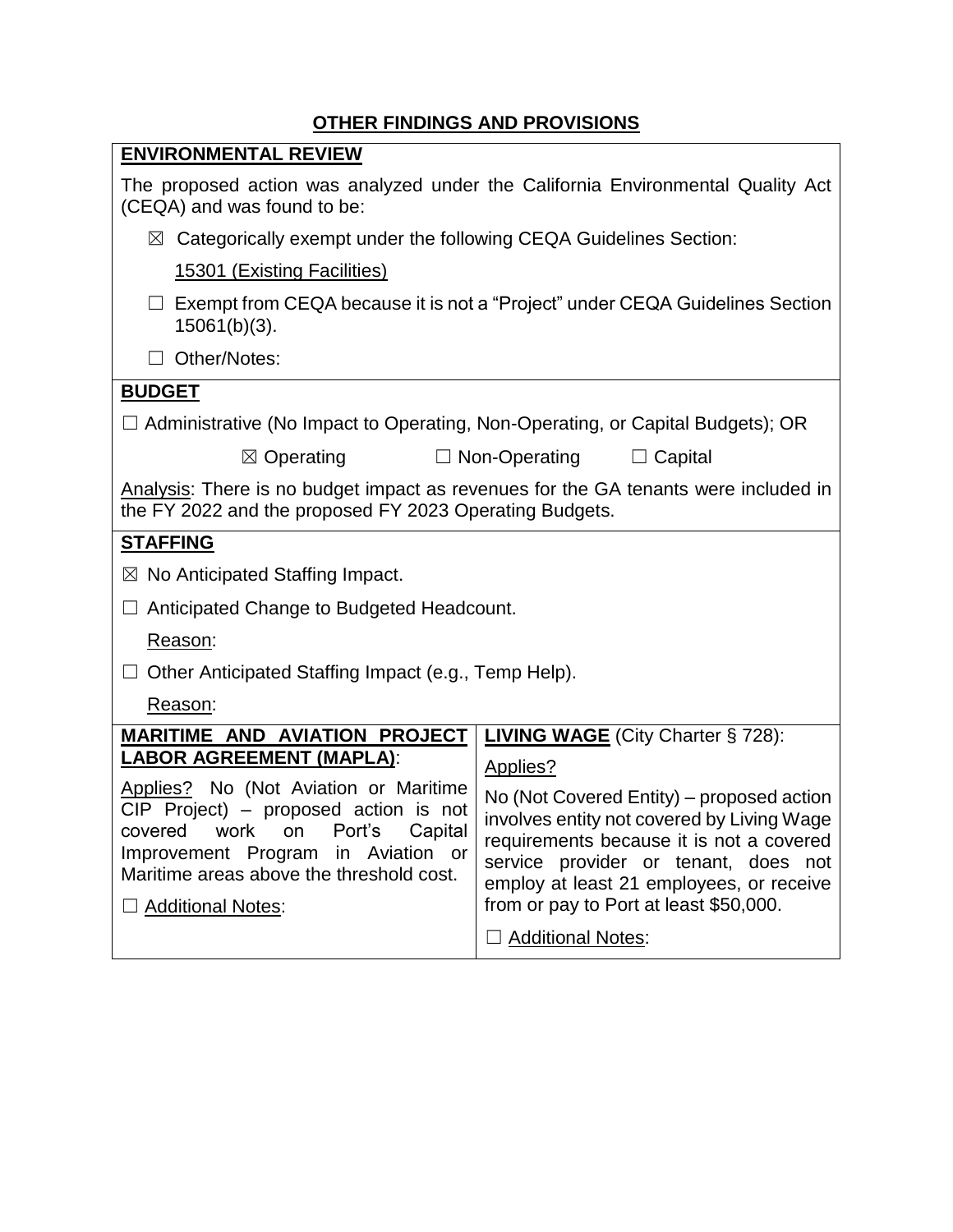| <b>SUSTAINABLE OPPORTUNITIES:</b>                                                                                                                                                                                                                                                | <b>GENERAL PLAN</b> (City Charter § 727):                                                                                                                                         |  |  |  |  |  |
|----------------------------------------------------------------------------------------------------------------------------------------------------------------------------------------------------------------------------------------------------------------------------------|-----------------------------------------------------------------------------------------------------------------------------------------------------------------------------------|--|--|--|--|--|
| <b>Applies?</b> No.                                                                                                                                                                                                                                                              | <b>Conformity Determination:</b>                                                                                                                                                  |  |  |  |  |  |
| Reason: The tenant has not proposed any<br>development for the leased area. If the<br>tenant decides to develop the site in the<br>future, the tenant must comply with the<br>2000 Sustainability Policy and complete<br>Sustainability Opportunities<br>the<br>Assessment Form. | No Project – conformity determination not<br>required because proposed action does<br>not change use of or make alterations to<br>an existing facility, or create a new facility. |  |  |  |  |  |
| <b>STRATEGIC PLAN.</b> The proposed action would help the Port achieve the following<br>goal(s) and objective(s) in the Port's Strategic Business Plan:                                                                                                                          |                                                                                                                                                                                   |  |  |  |  |  |
| $\boxtimes$ Grow Net Revenues                                                                                                                                                                                                                                                    | Modernize and Maintain Infrastructure                                                                                                                                             |  |  |  |  |  |
| $\boxtimes$ Improve Customer Service                                                                                                                                                                                                                                             | <b>Pursue Employee Excellence</b>                                                                                                                                                 |  |  |  |  |  |
| $\Box$ Strengthen Safety and Security                                                                                                                                                                                                                                            | $\Box$ Serve Our Community                                                                                                                                                        |  |  |  |  |  |
| $\Box$ Care for Our Environment                                                                                                                                                                                                                                                  |                                                                                                                                                                                   |  |  |  |  |  |